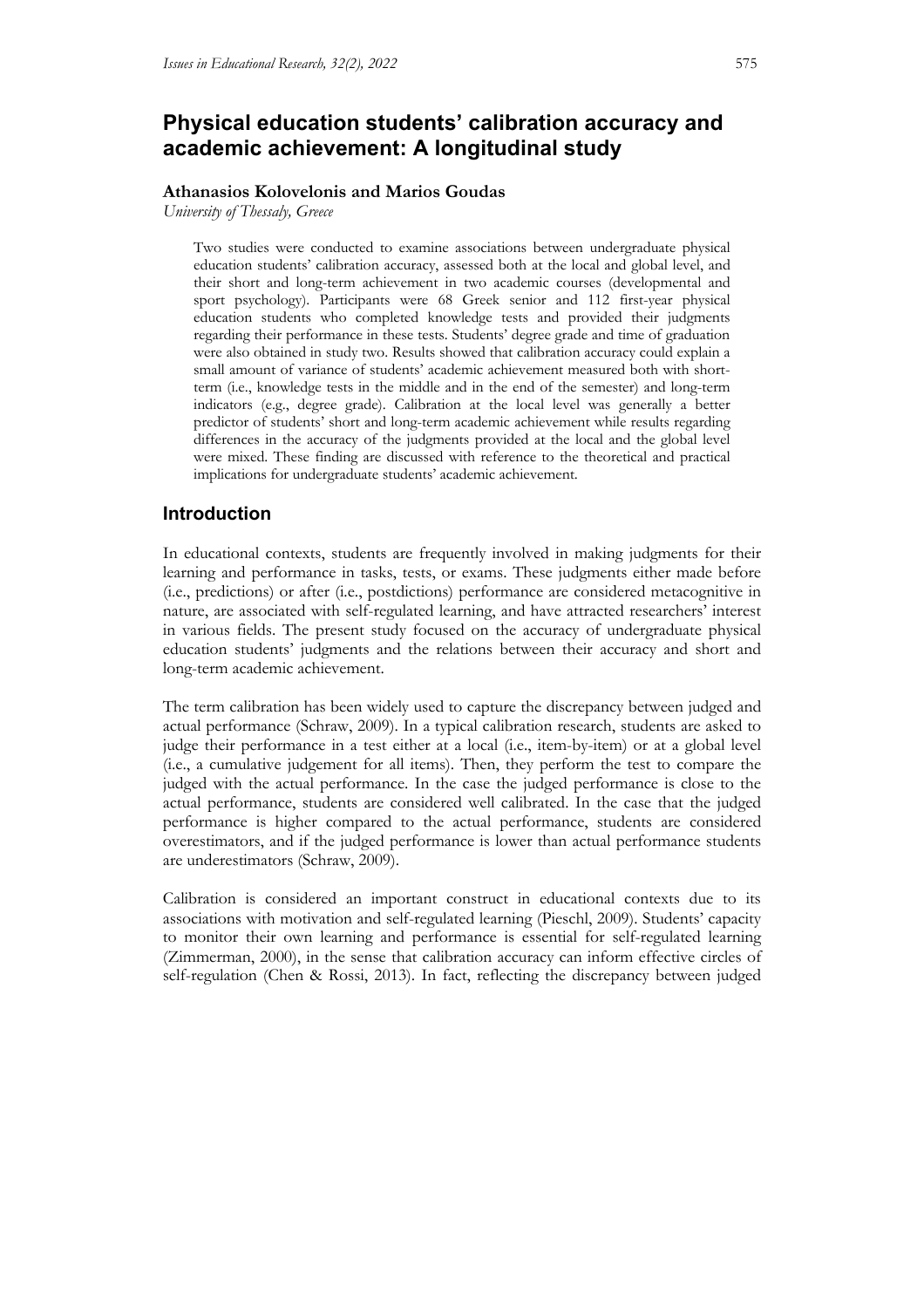and actual performance, calibration can be considered an indicator of the accuracy of students' awareness regarding what they know and do not know (Gasser & Tan, 2005) affecting their decisions during learning and performance. For example, well-calibrated students set challenging goals and are ready to adjust learning strategies or to focus in aspects of performance that need more practice. In contrast, miscalibrated students who believe that their capabilities are lower than they actually are may avoid challenging tasks and set lower learning goals, thus limiting their potential for mastering new skills (Schunk & Pajares, 2004). Moreover, miscalibrated students who erroneously judged that they have reached high levels of performance may be reluctant to try hard to further develop their skills or may set unrealistic and unachievable goals. Thus, calibration is considered a critical element for enhancing performance and self-regulated learning (Chen & Rossi, 2013).

Calibration has been widely examined in various educational settings. Research focusing on students' capacity to estimate accurately their learning and performance has shown that students are usually inaccurate, with a tendency to overestimate their learning or performance in academic settings (e.g., Chen, 2003; Singer & Alexander, 2017). Evidence of overconfidence in sport performance was also found among recreational basketball players (McGraw, Mellers & Ritov, 2004), golfers (Fogarty & Else, 2005), and elementary students in physical education (Kolovelonis & Goudas, 2012; Kolovelonis, Goudas & Dermitzaki, 2012; Kolovelonis, Goudas, Dermitzaki & Kitsantas, 2013).

Other research focusing on factors related to students' calibration has shown that miscalibration was higher in more difficult tasks (e.g., Chen & Zimmerman, 2007). Also, experienced students were better calibrated (Dinsmore & Parkinson, 2013; Kolovelonis, 2019b), probably because they can discriminate more effectively what they know in specific topics (Bol, Hacker, O'Shea & Allen, 2005). Students' calibration of sport performance was positively associated with self-efficacy and task goal orientation (Kolovelonis & Goudas, 2018), while the characteristics of the tasks, such as the shooting position (Kolovelonis & Goudas, 2019), and students' predictions regarding their peers' performance (Kolovelonis & Dimitriou, 2018) have also been involved in calibration accuracy.

## **Calibration and academic achievement**

An intriguing issue regarding calibration is its association with academic achievement. It has been theorised that accurate metacognitive monitoring is a key element for selfregulated learning and increased performance (Chen & Rossi, 2013; Zimmerman, 2000). Indeed, research findings in elementary and secondary school settings have shown that high performers are usually more accurate in predicting or postdicting their performance (Hacker, Bol & Bahbahani, 2008; Hacker, Bol, Horgan & Rakow, 2000; Kolovelonis & Goudas, 2019; Ots, 2013). Similarly, research evidence has suggested that metacognitive awareness is associated with academic achievement among undergraduate students (Bol & Hacker, 2001; Bol et al., 2005; Young & Fry, 2008). Nietfeld, Cao and Osborne (2005) reported that calibration accuracy remained stable across tests throughout the semester,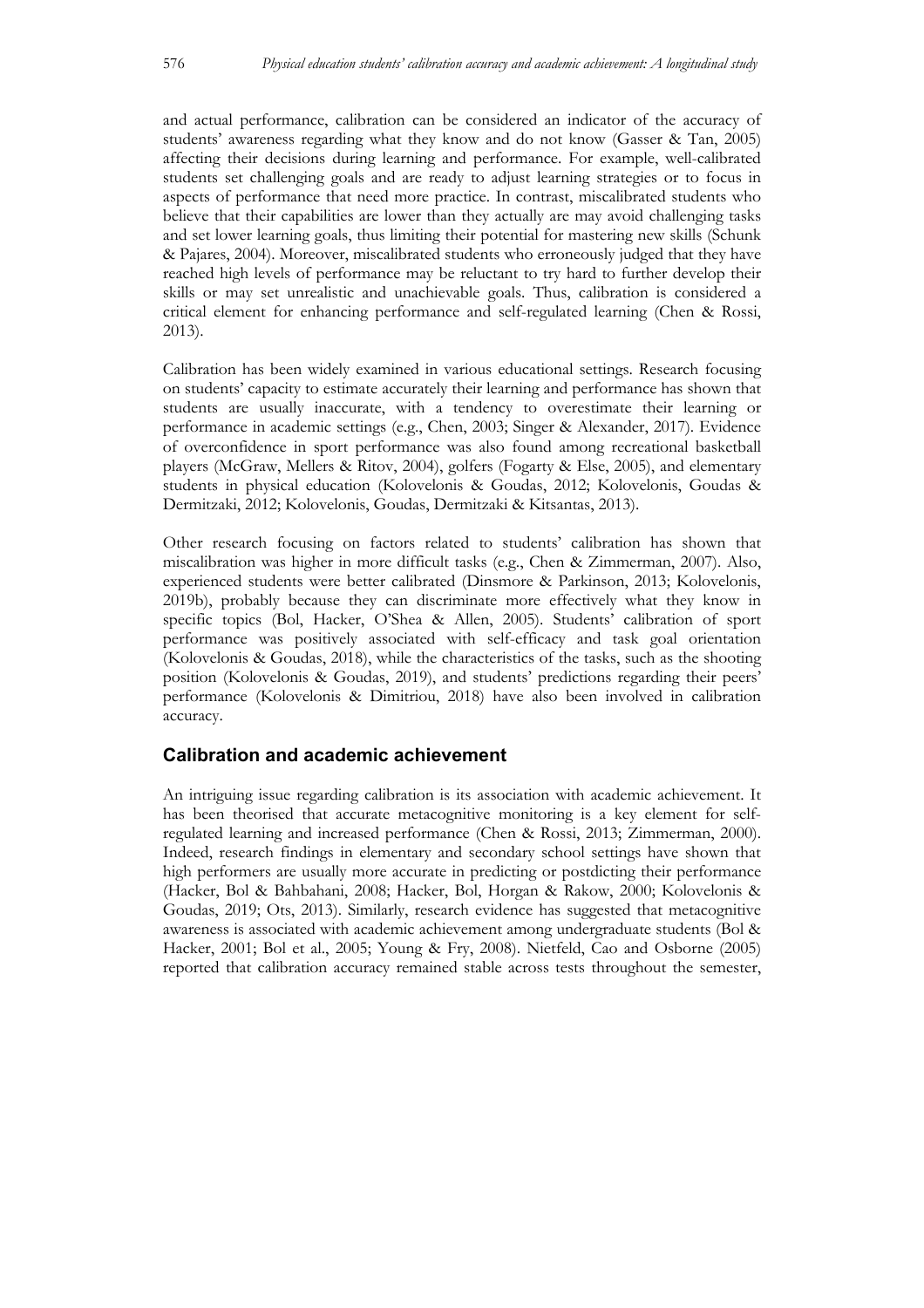students were more accurate in their global predictions than their local predictions, and student performance on the tests was related to local calibration accuracy.

Furthermore, students who were involved in interventions to increase calibration accuracy increased their performance too (Bol, Hacker, Walck & Nunnery, 2012; Nietfeld, Cao & Osborne, 2006). A recent meta-analysis suggested that learning strategy instruction can benefit metacognitive monitoring (Gutierrez de Blume, 2021). In an experimental study involving the knowledge of key-term definitions (Dunlosky & Rawson, 2012) greater accuracy was related to greater retention (two days later), while informing university students about the consequences of making overconfident judgments had positive effects on their calibration accuracy (Roelle, Schmidt, Buchau & Berthold, 2017). Valdez (2013) reported that students' absolute accuracy was significantly correlated with concurrent and final exam performance in an undergraduate course of language acquisition. Moreover, the use of appropriate instructional strategies increased students' calibration and improved their performance (Osterhage, Usher, Douin & Bailey, 2019). Follmer, Patchan and Spitznogle (2022) reported that the improvements in students' study time calibration scores followed by a respective intervention was associated with course performance and reported goal setting skills among college students. All this evidence suggested that calibration may be associated with students' academic achievement. However, further empirical evidence regarding calibration and students' short and especially long-term academic achievement is warranted (Bol & Hacker, 2012).

## **Calibration at the local and global level**

Calibration can be measured either at the local (i.e., students provide their judgments itemby-item) or at the global level (i.e., students provide a cumulative judgment for all items) (Schraw, 2009). Both these types of judgments are considered useful measures of online monitoring (Griffin, Wiley & Salas, 2013), are important for self-regulated learning, and have been widely used in calibration research (Chen & Rossi, 2013). Accuracy of judgments at both the local and global level is critical for learning because it informs about learning status in general and also about more specific content.

Grabe and Holfeld (2014) found that both measures were significant and unique predictors of future performance in an introductory college course conducted online. In contrast, local compared to global prediction accuracy was more strongly associated with test performance (Nietfeld et al., 2005) and domain-specific self-concept was more strongly related to global than local judgments and bias (Händel, de Bruin & Dresel, 2020). Moreover, research into metacomprehension judgments has shown that there was little or no relation between absolute (i.e., judgments for overall performance) and relative accuracy (i.e., discrimination of performance across items) (Maki, Shields, Wheeler & Zacchilli, 2005). These mixed results highlight the need for further investigation regarding the relation of the local and global measures of calibration with students' academic achievement.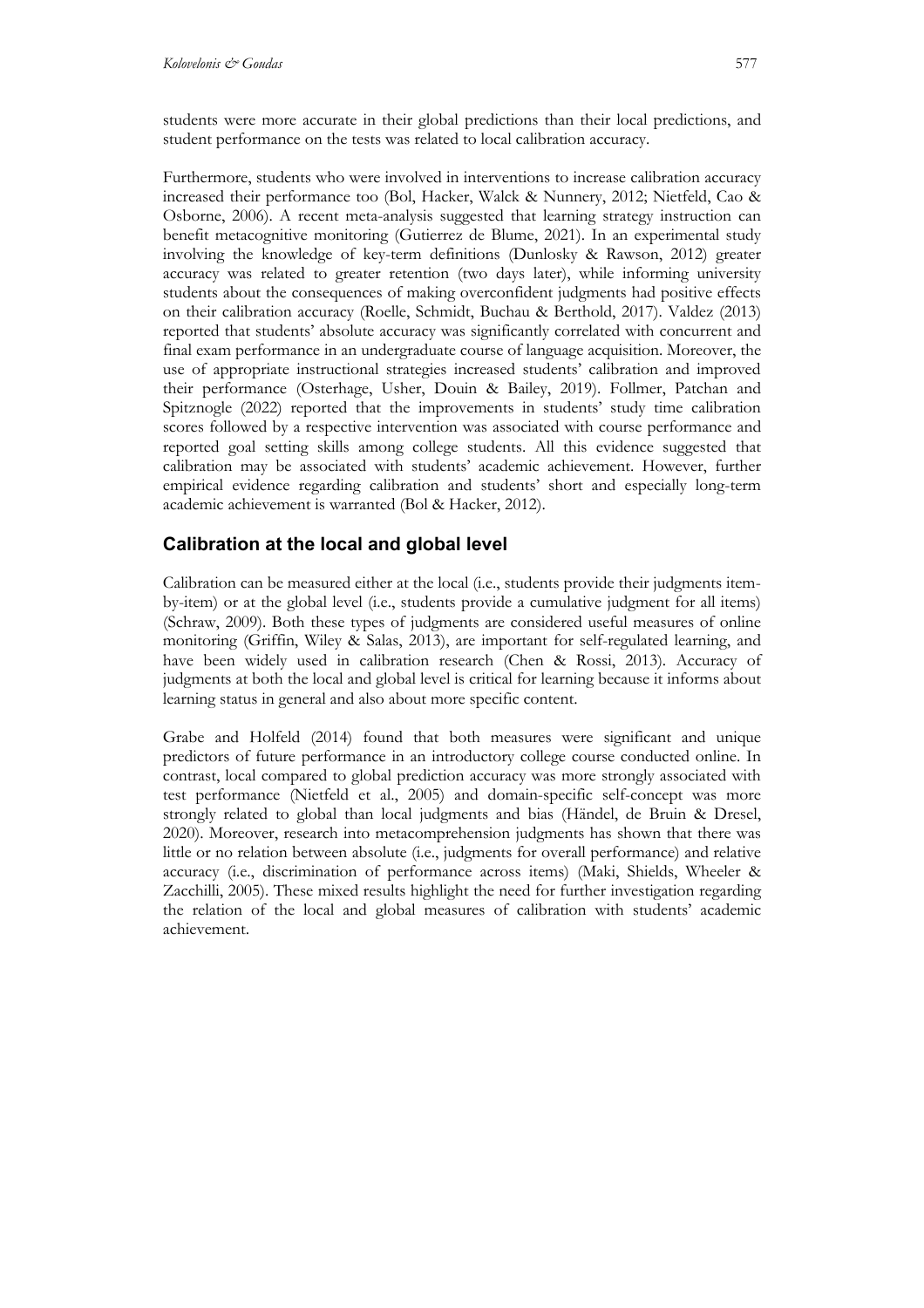## **The present study**

Two studies were conducted focusing on the associations between undergraduate physical education students' calibration accuracy and their short and long-term academic achievement. In particular, the main research question for these studies was whether calibration accuracy could predict students' short and long-term academic achievement. Comparisons between local and global calibration accuracy were also conducted in both studies.

Evidence regarding the relations between measures of metacognitive monitoring and future achievement is limited (Schraw, 2009). It has been theorised that current monitoring skill can be predictive of future learning and performance (Pintrich, 2000). High performers are usually more accurate (e.g., Bol & Hacker, 2001; Bol et al., 2005; Hacker et al., 2008; Hacker et al., 2000) while greater accuracy was related with greater retention in short time (two days later) (Dunlosky & Rawson, 2012) and concurrent and final exam performance (Valdez, 2013). However, further evidence regarding the link between monitoring accuracy and achievement, especially involving undergraduate students, is warranted to inform calibration research (Bol & Hacker, 2012). This evidence should include not only short-term but also long-term measures of academic achievement and performance.

Greater calibration accuracy may help undergraduate students to manage their time and effort more effectively, avoiding either premature termination or prolonged duration of study (Hacker et al., 2000). Thus, their success in exams may increase and their general academic achievement including their degree grade and time for graduation may be improved. Graduating is a significant milestone for university students and the factors associated with it may vary. However, research evidence regarding students' graduation and time to degree, or the factors that may lead students to drop out their studies, is generally limited (Yue & Fu, 2017). Some evidence suggests that academic performance is one of the most important factors (Yue & Fu, 2017). For example, research among medical students suggested that struggling academically may be strongly associated with dropout while no specific pattern of demographic variables was particularly important in relation to dropout (O'Neill, Wallstedt, Eika & Hartvigsen, 2011).

Furthermore, although judgments in calibration research can be provided either at the local or at the global level (Schraw, 2009), little is known regarding the differences between these two types of metacognitive judgments within individuals, and whether one or both of these indexes can predict students' academic achievement. Some previous research has provided mixed results (Grabe & Holfeld, 2014; Händel et al., 2020; Maki et al., 2005; Nietfeld et al., 2005). Thus, this study involved comparisons of students' calibration accuracy at the local and global level and examined the predictive value of these types of judgments regarding students' academic achievement.

Moreover, calibration research in real-life classroom contexts, especially over an extended period, is generally limited (Bol & Hacker, 2012). Much of previous calibration research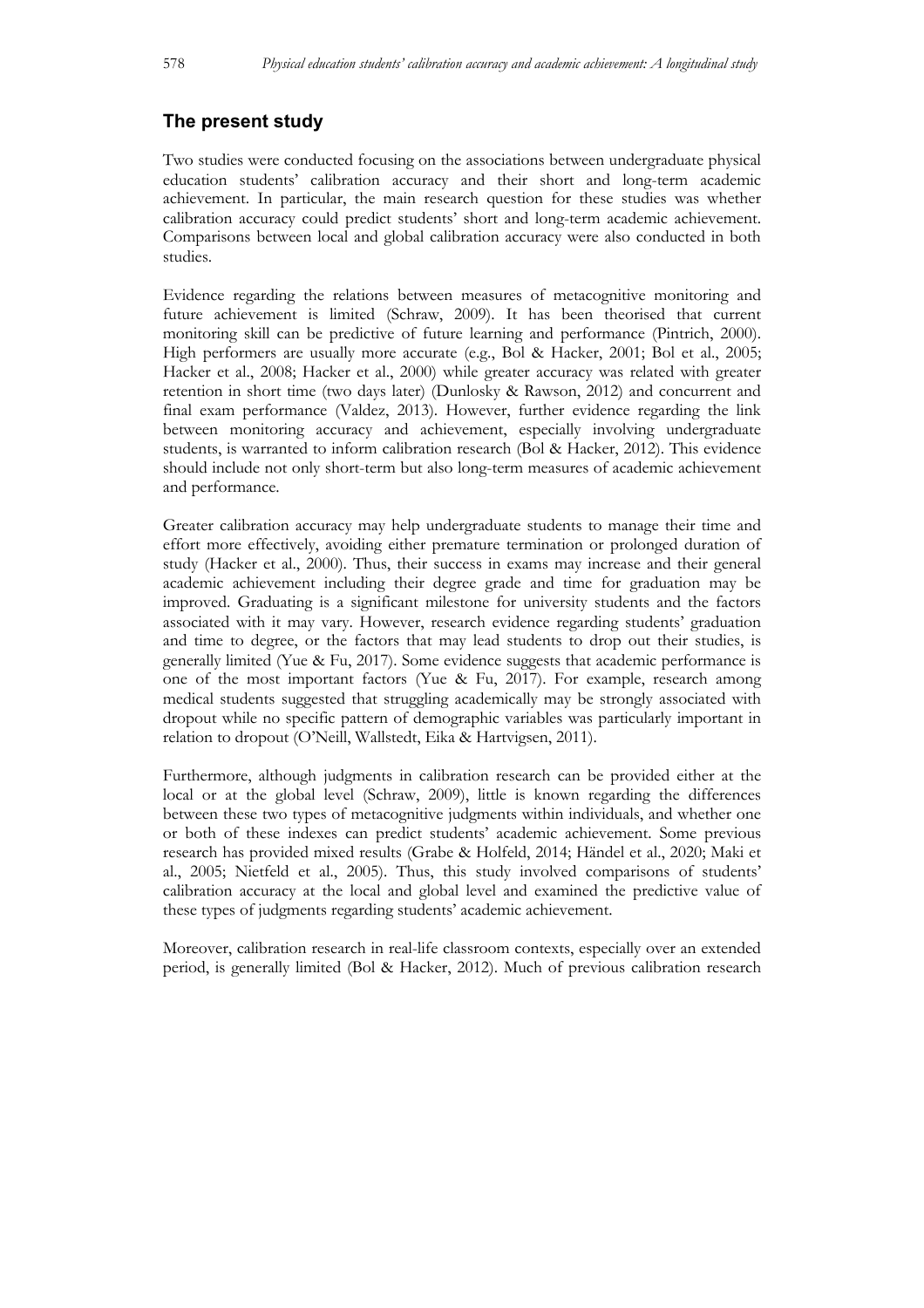has focused in studying the relationship between judgments and performance using objective assessments of recently studied material (Nietfeld et al., 2006). Thus, following previous research examining calibration in applied settings (Hacker et al., 2008; Hadwin & Webster, 2013; Nietfeld et al., 2005) both studies reported here were conducted in real life learning environments, involving authentic learning materials and evaluation processes that are meaningful for students, thereby increasing the ecological validity of the results.

The aim of this study was to examine if undergraduate students' calibration accuracy could predict their short-term (middle and end of the semester) achievement in two academic courses (developmental and sport psychology), and their long-term academic achievement (degree grade and time of the graduation). Differences between local and global judgments of performance and their relations with students' academic achievement were also explored. It was hypothesised that students' calibration accuracy would predict their short and long-term academic achievement. No specific hypotheses regarding potential differences between local and the global judgments were stated, due to previous mixed results.

# **Method: Study One**

## **Settings and procedures**

The first study was conducted in the context of a developmental psychology course which is delivered as an elective course in the spring semester of fourth year of studies in the local Department of Physical Education and Sport Science. The structure of this Department' program is based on compulsory core courses and elective courses. The studies are completed after 8 semesters and a total number of 240 ECTS is required for graduating. There is not currently an upper time limit, after completing the fourth year of studies, for students to graduate. There are three exam periods in each academic year, in January (for courses delivered in winter semester), in June (for courses delivered in spring semester) and in September (for courses delivered both in winter and in spring semester). Students who have completed the four years of regular study can participate in every exam period for a course, regardless of the semester that the course had been delivered.

The course in developmental psychology included ten 90-minute lectures delivered weekly regarding introduction to developmental psychology, Piaget's theory of cognitive development, cognitive functions, metacognition, intelligence, emotional intelligence, selfesteem, play as a developmental process, and the role of family in children's development. The evaluation included three written tests (after the third, sixth, and tenth lecture) counting 30% each, and one written assignment (10% of the total grade). Attendance was compulsory although students could miss up to 30% of the lectures.

Ethical approval for the study was granted by the University Ethics Review Committee. Students were informed regarding the study and those who agreed to participate in the experiment completed a consent form and responded the additional questions regarding calibration. No credits were provided to students for their participation. No student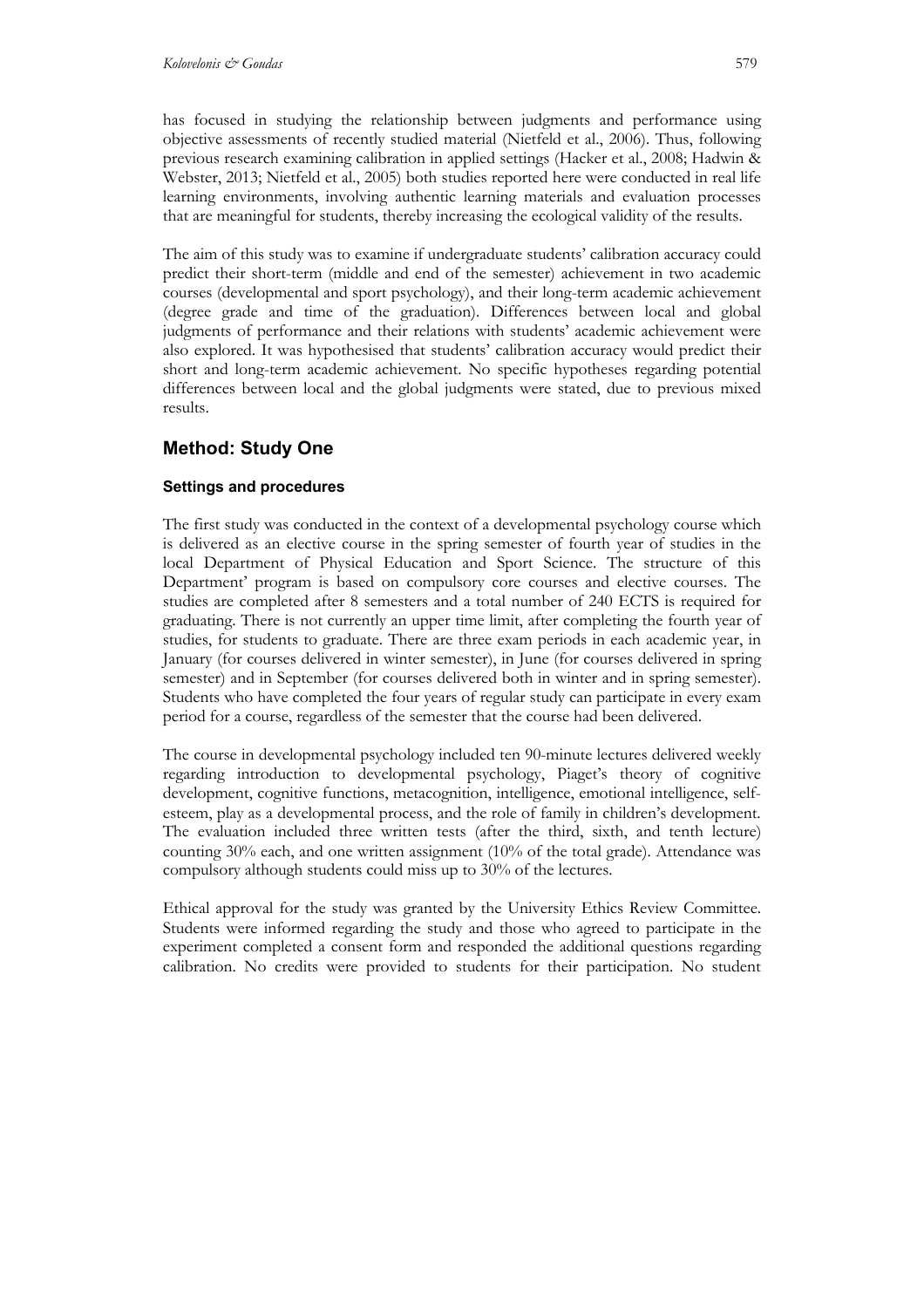refused to participate. All knowledge tests used in this study were part of students' official evaluation process for this course.

#### **Participants**

Participants were 68 Greek senior physical education students (38 males; mean age = 22.64 years,  $SD = 3.14$ ) from a physical education and sport science department that elected the developmental psychology course in the spring semester.

#### **Measures**

#### *Knowledge tests 1, 2 and 3*

Students responded to three knowledge tests each containing 20 multiple choice questions, the first after the third lecture, the second after the sixth lecture (in the middle of the semester) and the third after the tenth lecture (at the end of the semester). The number of correct answers in each test recoded into a 100-point scale was recorded as students' score in the knowledge tests for the developmental psychology course.

## *Judgments of learning*

During the first knowledge test, students provided their judgments of learning both at the local and global level. In particular, after each question of the test students were asked to report how confident they were that they had provided the correct answer, by responding to the question: "How confident are you that you answered this question correctly?" Students responded on a scale ranging from 0 (not at all sure) to 100 (absolutely sure) gradually increasing by 10 points with additional marks for every 5 points. The average of students' confidence scores in the 20 questions was their score at the local judgment in the knowledge test (range: 0 - 100) (Schraw, 2009). After responding to all the questions and providing their local confidence judgments, students were also asked to provide a global judgment regarding the accumulative number of questions they had answered correctly, by completing the following statement: "I think I have answered correctly … out of 20 questions".

#### *Calibration accuracy*

The calibration index of absolute accuracy at the local and at the global level was calculated. In particular, the absolute difference between the local or the global judgment and the actual score in the first knowledge test was calculated, respectively. This calibration index of absolute accuracy reflects the magnitude of calibration error with values closer to zero indicating higher calibration accuracy. The advantage of this index is that transforms the negative values of the discrepancy between judged and actual performance into positive ones, making the interpretation of the results easier (Schraw, 2009).

#### **Statistical analyses**

Multiple regression analyses were conducted with students' calibration accuracy at the local and global level as independent variables. The outcome variables were students'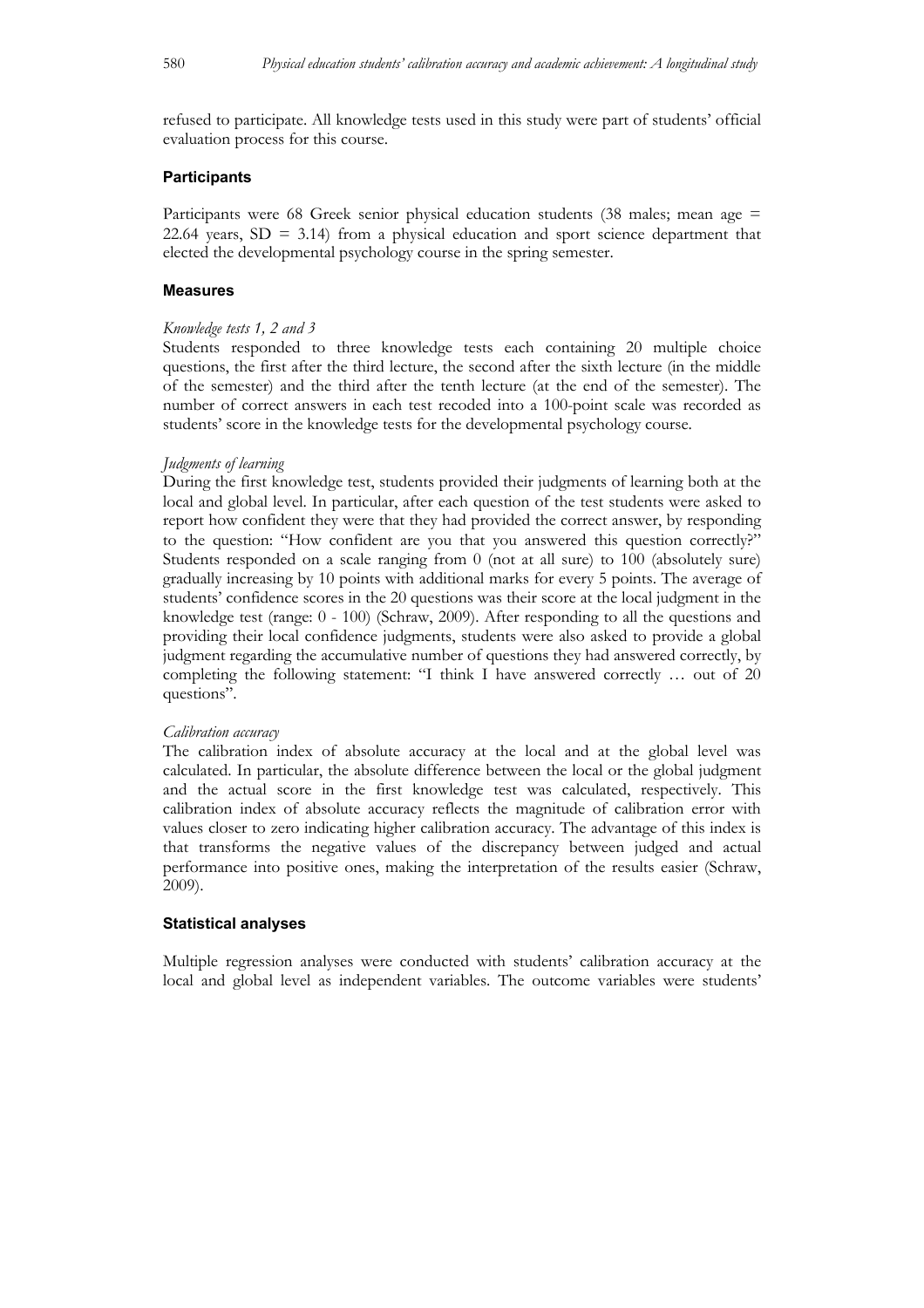scores in the knowledge tests of developmental psychology in the middle and at the end of the semester, respectively. Paired samples t-tests were used for comparing students' calibration accuracy at the local and global level. Independent t-tests were used for examining potential gender differences in calibration accuracy. Effect sizes of Cohen's *d* were calculated (Cohen, 1988).

## **Results**

## **Preliminary analyses**

Means, standard deviations, and correlations between all variables are presented in Table 1. Students overestimated their performance in the first knowledge test. In particular, on average, students' judged performance in the first knowledge tests was 32% higher at the local level and 20% higher at the global level compared to their actual performance. Students' scores in the three knowledge tests were positively and highly correlated. Similarly, students' judgments and calibration accuracy at the local and global level were positively and highly correlated.

No gender differences were found in students' score in the knowledge test 1,  $t(66) = -$ 0.54,  $p = .591$ , test 2,  $t(66) = -1.39$ ,  $p = .171$ , and test 3,  $t(66) = -1.22$ ,  $p = .227$ . Moreover, no gender differences were found at the local judgments,  $t(66) = 0.35$ ,  $p = .729$ , at the global judgments,  $t(66) = 0.80$ ,  $p = .425$ , at the local calibration accuracy,  $t(66) = 0.45$ ,  $p =$ .652, and at the global calibration accuracy,  $t(66) = 0.12$ ,  $p = .907$ .

## **Local versus global accuracy**

No difference between local and global calibration accuracy was found,  $t(67) = 1.38$ ,  $p =$ .173. However, students provided higher judgments of performance at the local level compared to the global level,  $t(67) = 3.56$ ,  $p < .001$ ,  $d = 0.37$ .

## **Regression analyses**

Multiple linear regression analysis showed that students' scores at the local and global calibration accuracy could explain significantly a small amount of the variance of their scores in the knowledge test 2,  $F(2, 67) = 3.47$ ,  $p = .037$ ,  $R^2 = .10$ . However, betas were nonsignificant for both predictors (i.e., local and global accuracy).

Similarly, multiple linear regression analysis showed that students' scores at the local and global calibration accuracy could explain significantly a small amount of the variance of their scores in the knowledge test 3,  $F(2, 67) = 4.49$ ,  $p = .015$ ,  $R^2 = .12$ . However, betas were nonsignificant for both predictors (i.e., local and global accuracy).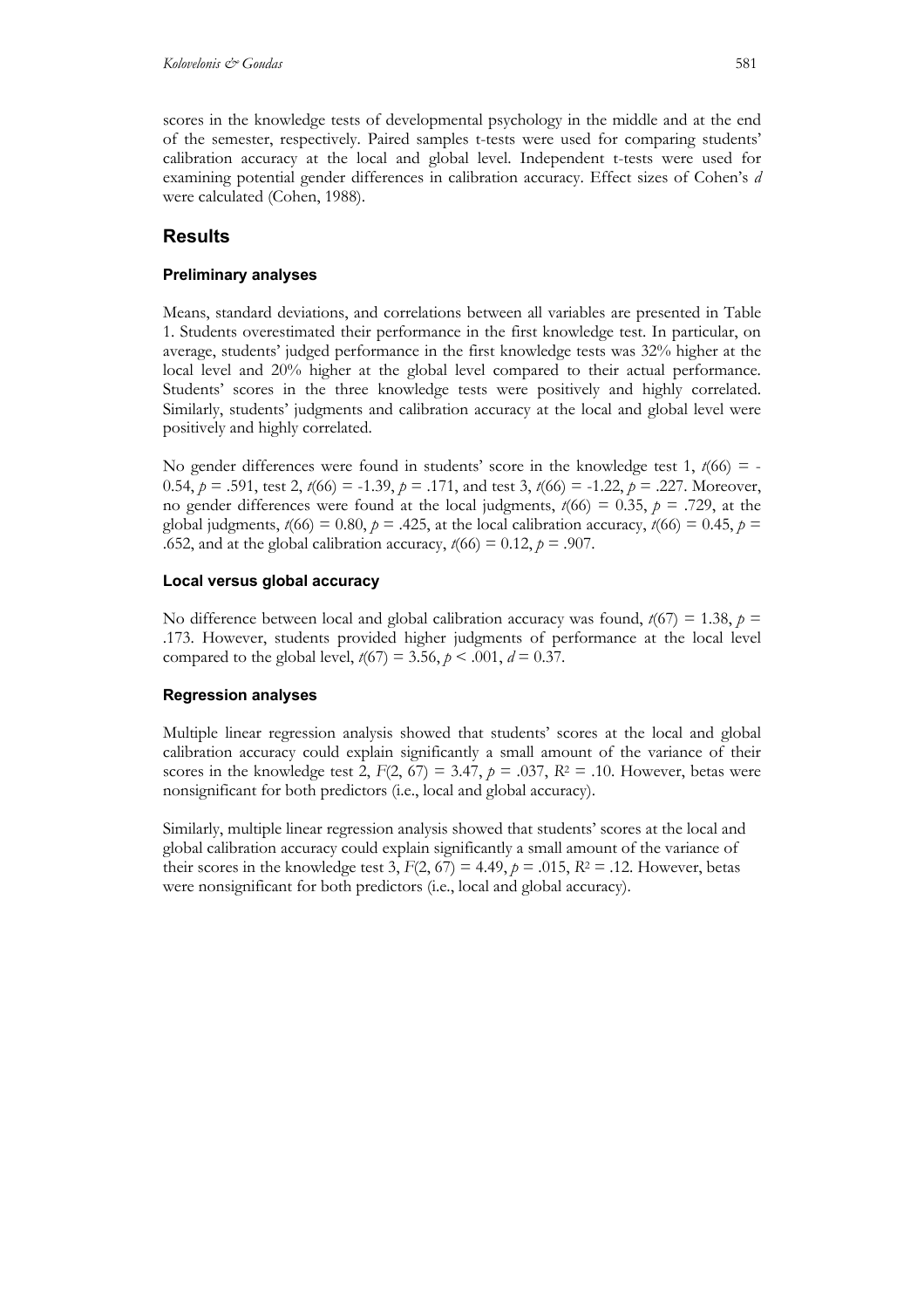|                    |       | SD.   | Correlations |               |          |          |        |          |  |
|--------------------|-------|-------|--------------|---------------|----------|----------|--------|----------|--|
|                    | М     |       |              | $\mathcal{D}$ | 3        | 4        | 5      | $\sigma$ |  |
| 1. Test 1 score    | 53.53 | 22.08 |              |               |          |          |        |          |  |
| 2. Test 2 score    | 43.60 | 19.87 | $.62**$      |               |          |          |        |          |  |
| 3. Test 3 score    | 51.84 | 16.07 | .59**        | $.68**$       |          |          |        |          |  |
| 4. Local judgment  | 70.43 | 17.89 | $.60**$      | $.48**$       | $.45**$  |          |        |          |  |
| 5. Global judgment | 64.34 | 15.21 | $.49**$      | $.43**$       | $.37**$  | $.65***$ |        |          |  |
| 6. Accuracy local  | 19.91 | 15.00 | $-.62**$     | $-.26*$       | $-.32**$ | .14      | $-.09$ |          |  |
| 7. Accuracy global | 17.72 | 13.67 | $-.55**$     | $-.29*$       | $-.30**$ | $-.18$   | .08    | .59**    |  |

Table 1: Means, standard deviations, and correlations for all variables in Study One

*Note*: Test scores have been recoded in a 100-point scale

\**p*< .05, \*\**p*< .01

## **Method: Study Two**

### **Settings and procedures**

The second study was conducted in the context of a sport psychology course delivered to all first-year students in the winter semester of the first year of studies in the local Department of Physical Education and Sport Science. The settings and the procedures of the study were similar to those described in study one. The sport psychology course included twelve 90-minute lectures delivered weekly regarding an introduction to sport psychology, motivation, goal orientation, attribution theories, goal setting, group dynamics, communication, leadership, moral development, and aggressiveness in sport settings. The evaluation process included a final written exam counting 80% and a knowledge test in the middle of the semester consisting of 20 multiple choice questions counting 20% of the grade. Attendance at the lectures for this course was not compulsory.

#### **Participants**

Participants were 112 Greek first-year physical education students (57 males), 18 to 20 years old in the beginning of the study ( $Mage = 18.77$ ,  $SD = 1.23$ ) who attended the sport psychology course in the winter semester.

#### **Measures**

#### *Calibration accuracy*

Students' local and global calibration accuracy indexes were calculated following the process described in study one. For measuring actual performance, a knowledge test consisted of 20 multiple choice-questions regarding the content of the first six lectures of the sport psychology course was used. Local and global judgments were measured as described in study one.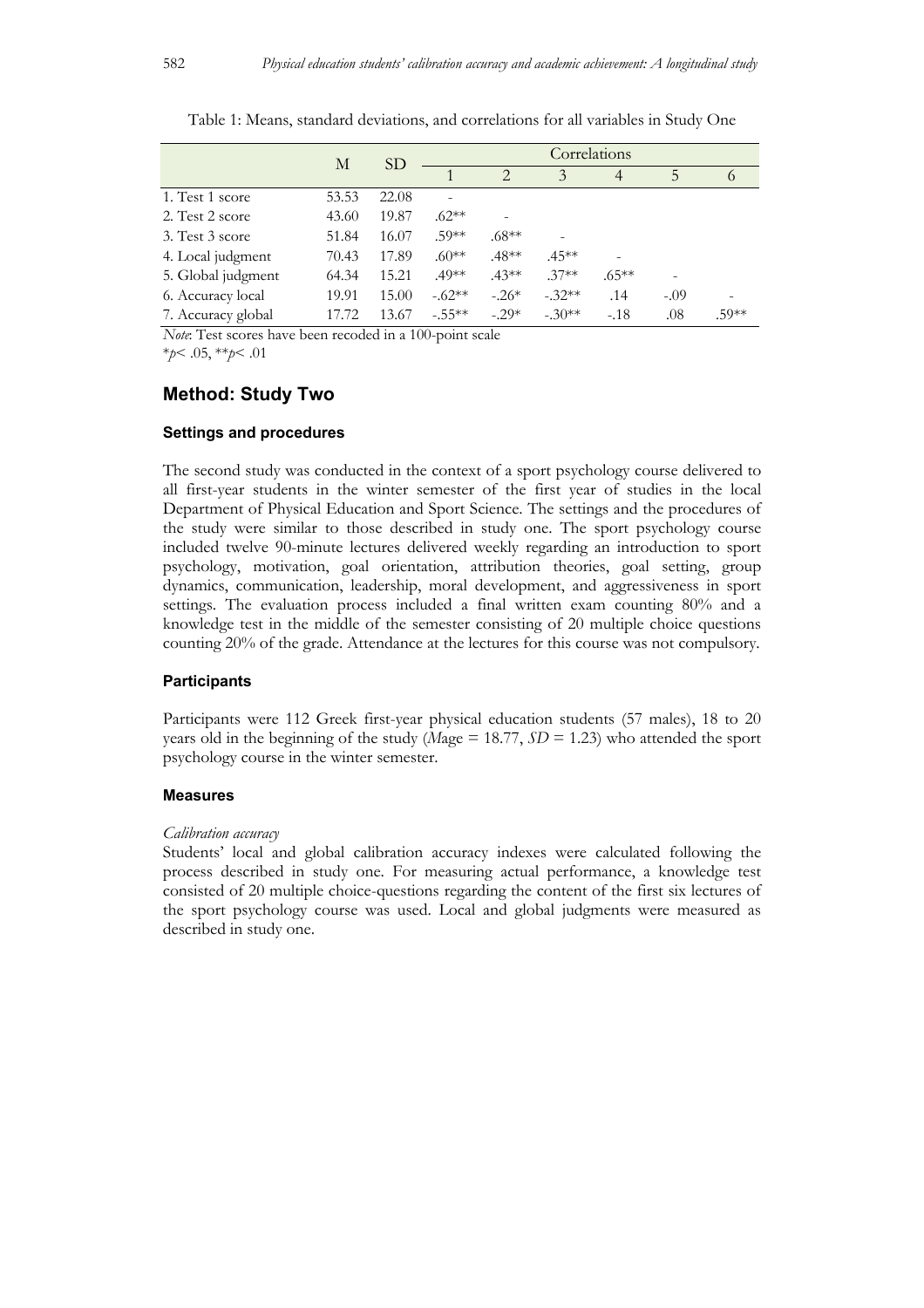### *Grades in the final exam*

A knowledge test, consisted of 20 multiple choice questions, was used in the final exam. The number of correct answers recoded into a 100-point scale was each student's score in the final exam.

### *Grade of degree*

Students' grade of their degree was also obtained after their graduation four years or later. The grade of the degree was calculated as the average of the grades students received in all courses required for acquiring their degree.

## *Graduation time*

Students' time of graduation, further of the compulsory four years period (eight semesters), was also calculated. For students who graduated within four years (at the end of the eighth semester) the score zero was set and for every period of exams a student failed to graduate one more point was added in the measurement scale of his or her graduation time. A higher score on this index indicated a greater delay in graduation time.

## **Statistical analyses**

Statistical analyses were similar to study one. In the three regression analyses conducted, the outcome variables were students' score in final exams, their degree grades and their graduation time.

## **Results**

## **Preliminary analyses**

Means, standard deviations, and correlations between all variables are presented in Table 2. Students overestimated their performance in the knowledge test. In particular, on average, students' judged performance in the knowledge test was 57% higher at the local level and 31% higher at the global level compared to their actual performance. Students' judgments and calibration accuracy at the local and global level were positively correlated. Moreover, students' scores in the final exams test were negatively correlated with calibration accuracy at the local and the global level, while students' grade of their degree were negatively correlated only with calibration at the local level.

Females compared to males performed higher in the knowledge test,  $t(110) = -2.47$ ,  $p =$ .015,  $d = 0.47$ . No gender differences were found in students' score in the final exams test,  $t(110) = -0.92$ ,  $p = .362$ , in the grade of their degree,  $t(100) = -1.16$ ,  $p = .249$ , and in the time for graduation,  $t(110) = 1.91$ ,  $p = .058$ . Moreover, no gender differences were found in the local judgments,  $t(110) = -0.01$ ,  $p = .997$ , in the global judgments,  $t(110) = -0.21$ ,  $p = -0.01$ = .834, in the local calibration accuracy,  $t(110) = 1.80$ ,  $p = .075$ , and in the global calibration accuracy,  $t(110) = 1.66$ ,  $p = .101$ .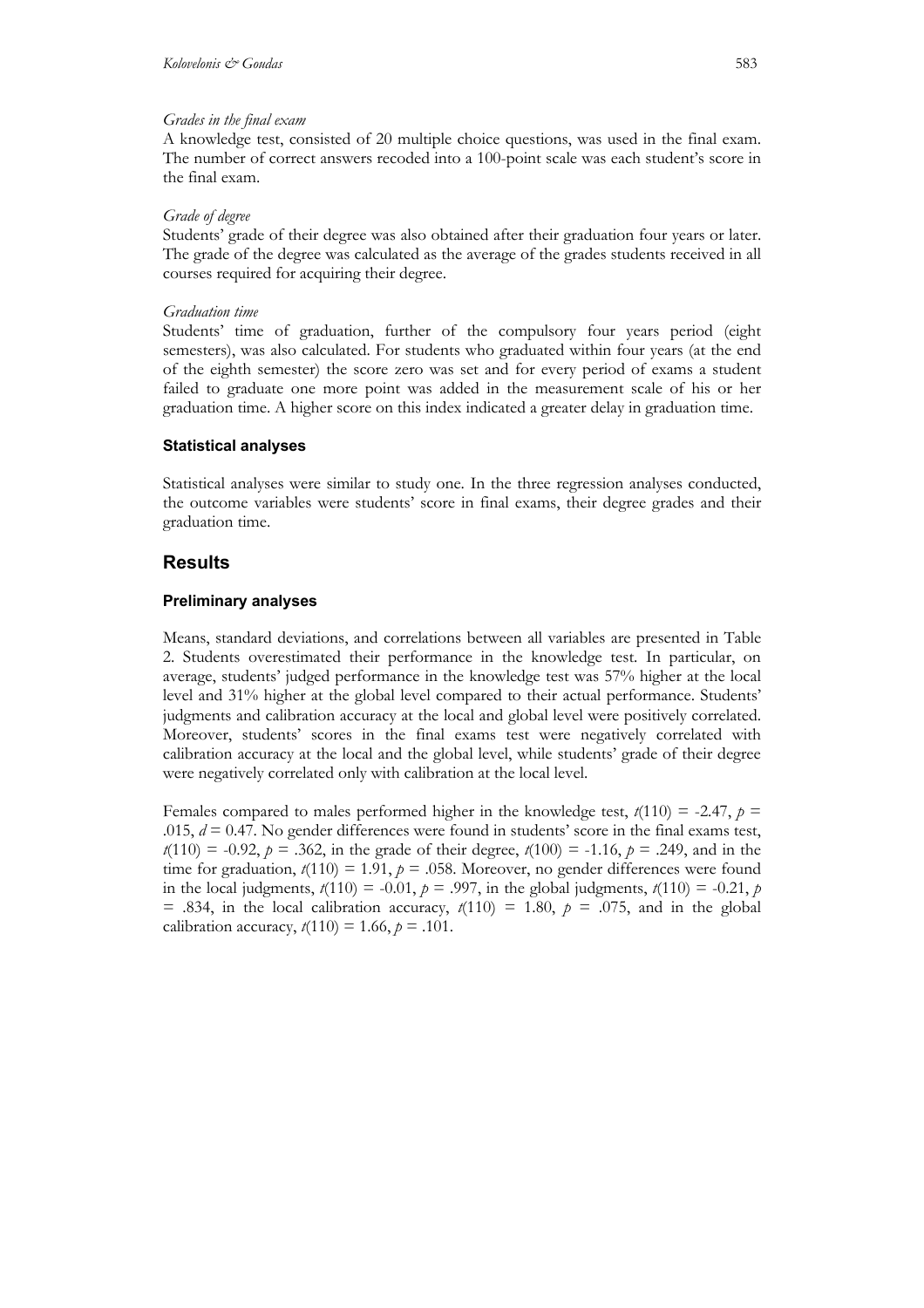|                           | М     | SD.         | Correlations                     |                             |               |                |         |          |         |
|---------------------------|-------|-------------|----------------------------------|-----------------------------|---------------|----------------|---------|----------|---------|
|                           |       |             |                                  | $\mathcal{D}_{\mathcal{A}}$ | $\mathcal{Z}$ | $\overline{4}$ | 5       | $\Omega$ |         |
| 1. Knowledge test score   | 48.17 | 16.38       |                                  |                             |               |                |         |          |         |
| 2. Final exams test score | 50.72 | 18.12       | $.60**$                          |                             |               |                |         |          |         |
| 3. Degree's grade         | 7.54  | 0.57        | $.40**$                          | $.37**$                     |               |                |         |          |         |
| 4. Time for graduation    | 1.87  | 1.78        | $-.13$                           | $-13$                       | $-45**$       |                |         |          |         |
| 5. Local judgment         | 75.74 | 14.05       | $.23*$                           | $.20*$                      | $-.04$        | .02            |         |          |         |
| 6. Global judgment        |       | 63.17 12.48 | $.26**$                          | $.27**$                     | .08           | .01            | $.69**$ |          |         |
| 7. Accuracy local         | 29.21 | 16.29       | $-.71**$                         | $-.38**$                    | $-.29**$      | .08            | $.40**$ | .18      |         |
| 8. Accuracy global        |       |             | $19.82$ 12.14 $-.56***$ $-.21**$ |                             | $-.12$        | .12            | .15     | $.29**$  | $.69**$ |

Table 2: Means, standard deviations, and correlations for all variables in Study Two

Note: Test scores have been recoded in a 100-point scale \**p*< .05, \*\**p*< .01

#### **Local versus global accuracy**

Students provided lower judgments of performance at the global level compared to the local level,  $t(111) = 12.57$ ,  $p < .001$ ,  $d = 0.95$ . Moreover, students were more accurate at the global level compared to the local level,  $t(111) = 8.42$ ,  $p < .001$ ,  $d = 0.65$ .

#### **Regression analyses**

Multiple linear regression analysis showed that students' scores at the local and global calibration accuracy measured in the middle of the semester could explain significantly an amount of the variance of their scores in the final exam test,  $F(2, 107) = 8.91$ ,  $p < .001$ ,  $R^2$ = .15. The analysis showed that students' scores at the local accuracy significantly predicted their scores in the final exams test, beta  $= -44$ ,  $p < .001$ , but their scores at the global accuracy did not.

Similarly, multiple linear regression analysis showed that students' scores at the local and global calibration accuracy measured in the middle of the semester could explain significantly an amount of the variance of their grade of degree,  $F(2, 101) = 4.98$ ,  $p = .009$ ,  $R<sup>2</sup> = .09$ . The analysis showed that students' scores at the local accuracy significantly predicted their scores in their grade of degree, beta  $=$  -.38,  $p = .005$ , but their scores at the global accuracy did not.

Multiple linear regression analysis showed that students' scores at the local and global calibration accuracy measured in the middle of the semester could not explain significantly an amount of the variance of their graduation time,  $F(2, 111) = 0.85$ ,  $p = .428$ .

### **Discussion**

Two studies were conducted involving two academic courses (i.e., sport psychology and developmental psychology) to examine the associations between undergraduate physical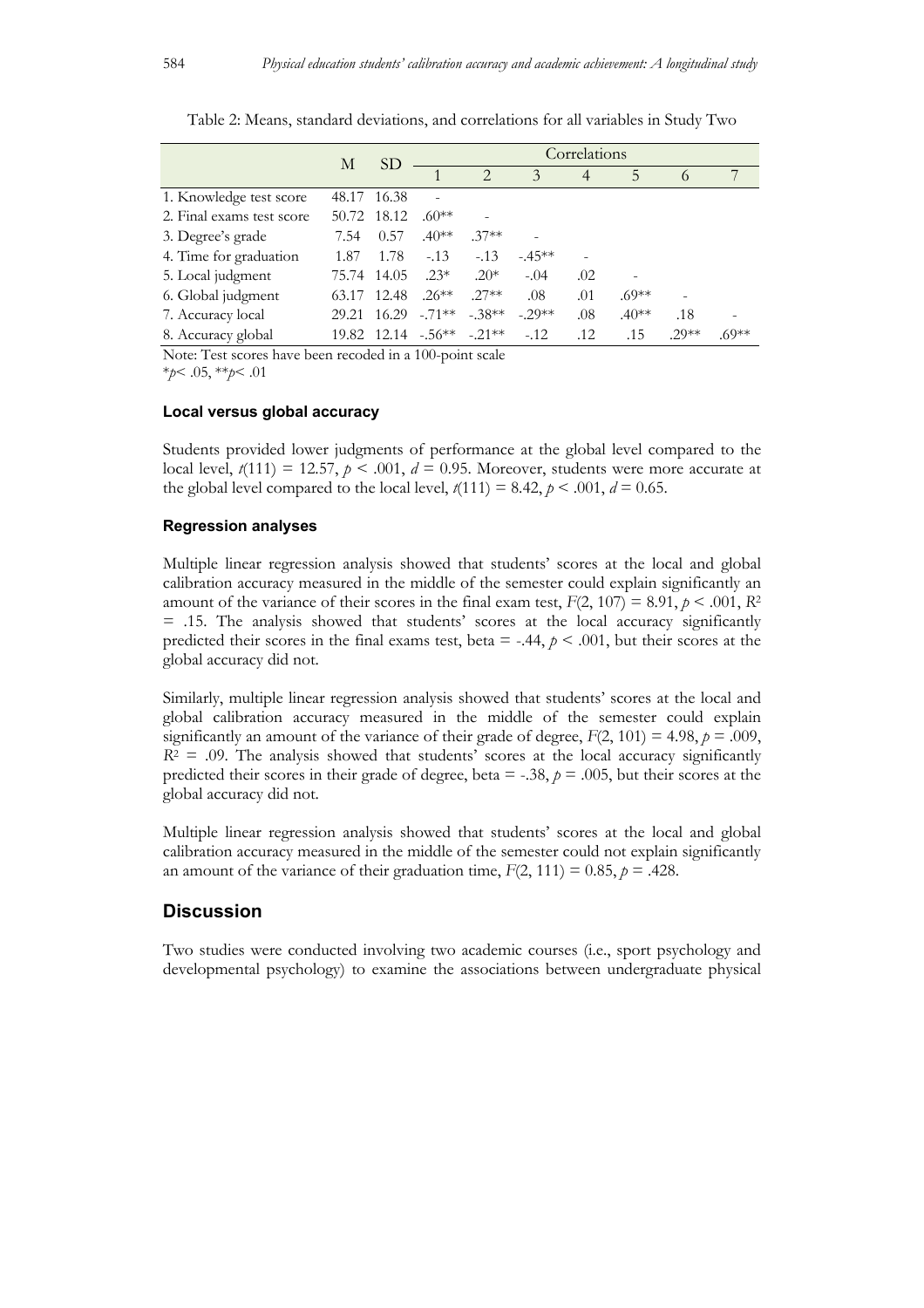education students' calibration and their academic achievement. Students' calibration at the local and the global level were also explored. The results showed that students generally overestimated their performance. Calibration accuracy could explain a small amount of variance of students' academic achievement measured with both short-term indicators (i.e., knowledge tests in the middle and at the end of the semester) and longterm indicators (e.g., grade of degree). Results regarding the differences between calibration accuracy at the local and global level were generally mixed. All these findings are discussed next with reference to the previous finding and the theoretical and practical implications for undergraduate students' academic achievement. Limitations and suggestions for future research are also discussed.

#### **Calibration accuracy and academic achievement**

The present studies showed that calibration accuracy accounted for a small amount of variance of students' academic achievement including their performance in the exams in two academic courses (i.e., developmental psychology and sport psychology) within a semester and their degree grade at the end of their studies four or more years later. Moreover, the correlation between calibration accuracy and future achievement was negative indicating that greater accuracy was related with higher achievement. These results are consisted with previous findings showing that high performers are usually more accurate (Bol & Hacker, 2001; Bol et al., 2005; Hacker et al., 2008; Hacker et al., 2000) and calibration accuracy was related with greater retention (two days later) in a study of keyterm definitions (Dunlosky & Rawson, 2012) and concurrent and final exam performance within a semester in an undergraduate course on language acquisition (Valdez, 2013). Most importantly, the present results expanded previous finding involving a longitudinal design and showing that calibration accuracy was associated not only with short-term (i.e., within a semester) but also with long-term (i.e., grade of degree four years later) academic achievement.

The results of this study are also consistent with theoretical views suggesting that accurate metacognitive monitoring is a key element in self-regulated learning (Chen & Rossi, 2013; Zimmerman, 2000) and predictive of future learning and performance (Pintrich, 2000). Well calibrated students may manage their time and effort more effectively, improving their successfulness in exams and their general academic achievement including the grade of their degree. It should be noted however that the associations between calibration accuracy and academic achievement were relatively low. Moreover, these associations varied across the level of calibration accuracy (i.e., local and global level), findings that are discussed in the next section. Furthermore, no associations between calibration accuracy and time of graduation were found in the second study. Graduating is a significant milestone for university students and has been associated with academic performance (Yue & Fu, 2017). For example, levels of dropout were higher among medical students struggling academically (O'Neill et al., 2011). However, several other factors including sociological and economic factors may be associated with time to degree (Letkiewicz, Lim, Heckman, Bartholomae, Fox & Montalto, 2014). Future research may further explore the associations between students' calibration accuracy and time of graduation controlling the effects of such factors.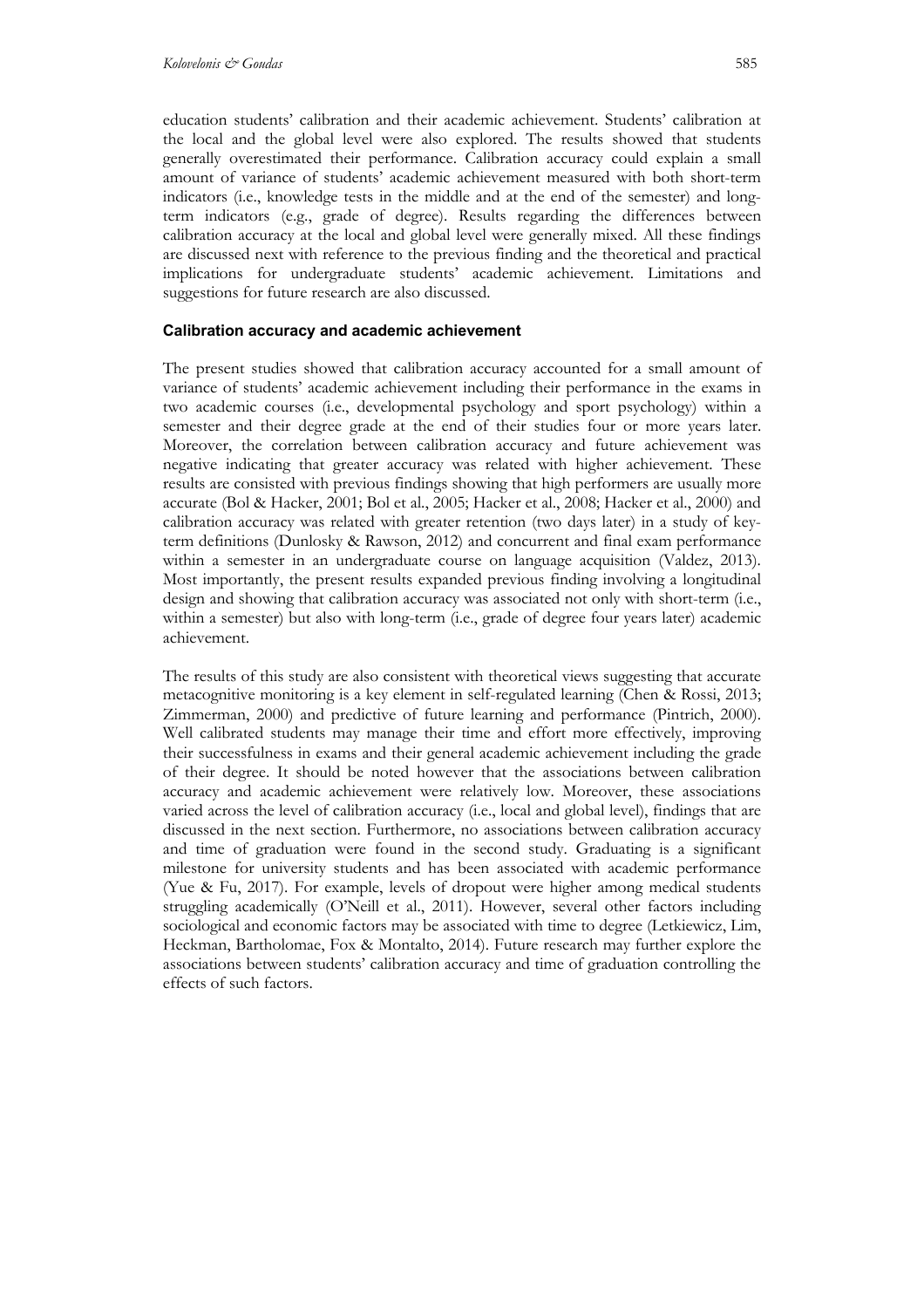#### **Calibration at the local and the global level**

A rather unexplored area in calibration research is the potential differences between calibration accuracy at the local and the global level (Bol & Hacker, 2012). Although both of these types of metacognitive judgments have been widely used in previous research, very little research has directly compared them in a single study and the results of that studies were generally mixed (e.g., Grabe & Holfeld, 2014; Händel et al., 2020; Maki et al., 2005; Nietfeld et al., 2005). In the present studies, students provided lower judgments of performance at the global compared to the local level. This is consistent with theoretical and empirical evidence suggesting that mean post-test estimates usually are smaller than mean confidence ratings for a test (provided item-by-item) (Gigerenzer, Hoffrage & Kleinbölting, 1991; Stankov & Crawford, 1996).

Moreover, evidence that mean post-test estimates (i.e., calibration at the global level) display better calibration accuracy compared to judgments provided at the local level was partially confirmed. In particular, in study two, students were more accurate when providing judgments at the global level compared to the local level while in the study one no differences between these two calibration indexes were found. On the other hand, regression analyses in study two suggested that calibration at the local level was generally a better predictor of students' short- and long-term academic achievement (i.e., final exams test and grade of degree) compared to calibration at the global level. These results are similar to those of Nietfeld et al. (2005) showing that global judgments were more accurate than local judgments, but student performance was related only to local accuracy.

This evidence has suggested that students may be more capable of judging accurately their general level of performance (i.e., at global level). However, providing judgments at the local level is a more sensitive measure of metacognitive monitoring, requiring from students to judge what is actually known in every single item (Efklides, 2014), resulting thus in closer associations with performance. Indeed, it has been supported (Gigerenzer et al., 1991) that item-by-item confidence judgments (i.e., at the local level) and post-test percentage correct judgments (i.e., at global level) are based on different cognitive processes and thus different cues may be involved in making judgments in each case. Undoubtedly, both local and global calibration accuracy can be useful measures of online monitoring (Griffin et al., 2013), providing critical information for learning status in general and more specific content, thus contributing to self-regulated learning (Chen & Rossi, 2013).

## **Practical implications**

In both studies students overestimated both at the local and the global level their performance in the knowledge tests. These results are consistent with previous findings in academic (e.g., Chen, 2003), sport (e.g., Fogarty & Else, 2005; McGraw et al., 2004) and physical education (e.g., Kolovelonis & Goudas, 2012, 2018, 2019; Kolovelonis et al., 2012; Kolovelonis et al., 2013) settings. All this evidence indicates a prevalence of overconfidence in metacognitive judgments of learning and performance and highlights the need for implementing interventions for enhancing students' calibration accuracy.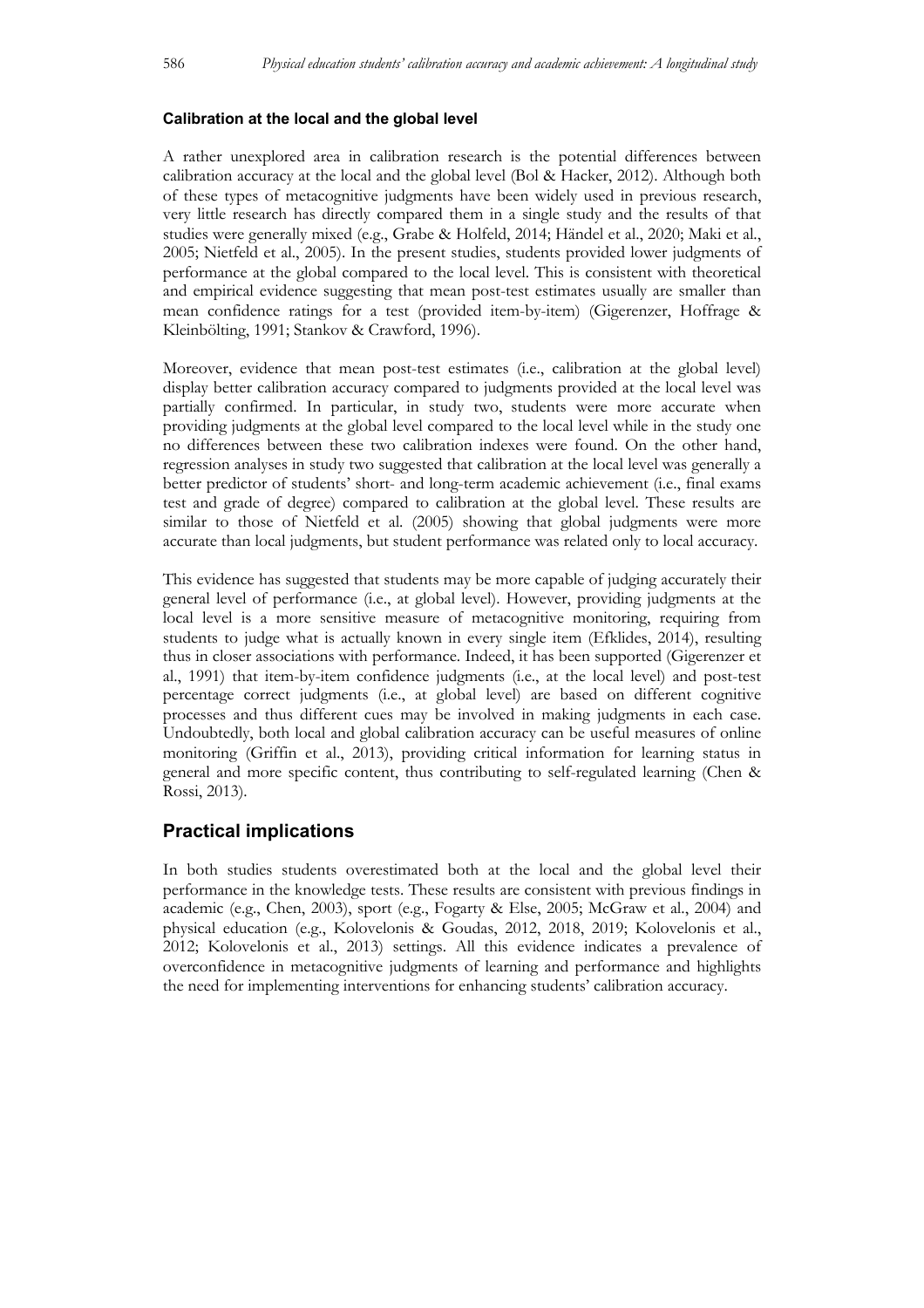The present studies, following previous respective research (Hacker et al., 2008; Hadwin & Webster, 2013; Nietfeld et al., 2005, 2006), were conducted in real life learning environments involving learning materials from academic courses delivered to students as a part of their program of study. This has increased the ecological validity and the meaningfulness of the practical implication of the results. From an applied perspective, this suggests that efforts to improve students' calibration should be integral in the process of promoting their academic learning and performance. Studying in university involves students' initiatives and thus self-regulated learning may play a critical role in students' academic achievement (Kitsantas & Zimmerman, 2009). From this perspective, calibration accuracy is considered a critical element in self-regulated learning (Chen & Rossi, 2013). Thus, training students to develop their self-regulatory skills and to enhance their calibration accuracy may help them to improve their academic achievement. For example, an intervention based on the four-level training model of self-regulated learning development (Goudas, Kolovelonis & Dermitzaki, 2013; Zimmerman, 2000) improved students' calibration accuracy in physical education (Kolovelonis, Goudas & Samara, 2022). Such interventions may also provide practice opportunities for calibrating performance (Bol et al., 2012), self-reflection (Zimmerman, Moylan, Hudesman, White & Flugman, 2011), and strategy instruction combined with extrinsic incentives (Gutierrez & Schraw, 2015).

## **Limitations and future research**

Limitations regarding the present studies should be acknowledged. In both studies, students' calibration accuracy was measured through a single knowledge test, one in an elective course during the fourth year of studies and one in a compulsory course during the first year of studies. Thus, the results of this study should be generalised beyond these learning environments with caution. Future research should examine students' calibration accuracy involving multiple knowledge tests from representative academic courses. This may be more critical for research examining the predictive power of students' calibration accuracy in relation to their long-term academic achievement (i.e., degree's grade or time of graduation). Such research may also include qualitative or mixed methods designs involving students in estimations for their performance in various types of knowledge tests (e.g., open ended questions).

Moreover, considering recent evidence showing that students were more accurate in estimating their performance in a sport task compared to sport-related knowledge tests (Kolovelonis, 2019a), calibration research involving physical education students may also include calibration accuracy regarding learning and performance of sport tasks. Longitudinal designs should also involve more calibration measures within the four years of studies (e.g., every year) to capture potential changes in students' calibration accuracy throughout their studies. Moreover, research has shown that calibration accuracy is associated with factors such as students' self-efficacy and task orientation (e.g., Kolovelonis & Goudas, 2018). However, these factors may also be associated with academic achievement. Thus, future research should explore potential associations and interactions between all these factors. The nature of students' calibration accuracy at the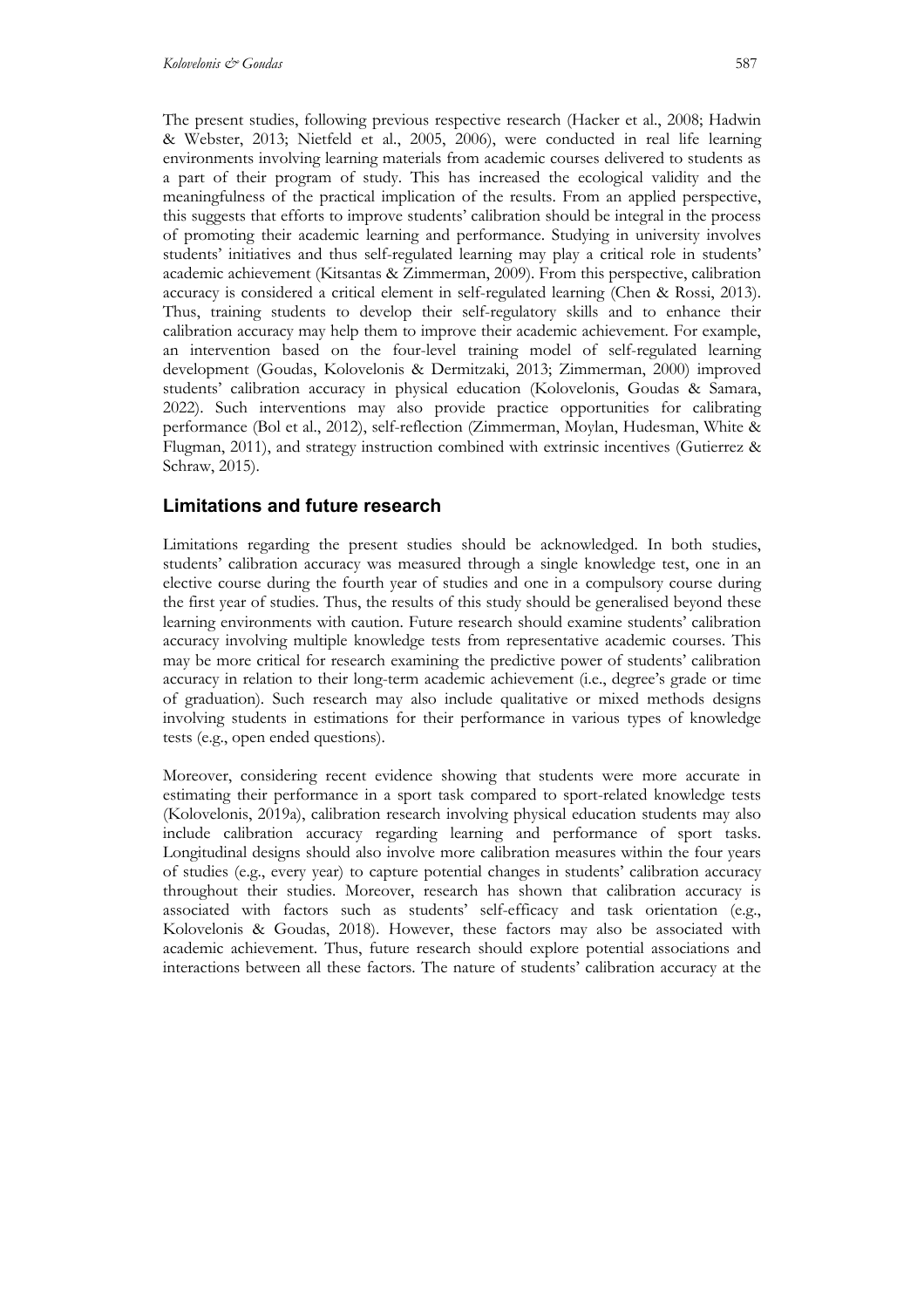local and the global level should be further explored with special emphasis given to examining whether these types of calibration are associated with different learning or performance outcomes.

## **References**

- Bol, L. & Hacker, D. (2001). A comparison of the effects of practice tests and traditional review on performance and calibration. *The Journal of Experimental Education,* 69(2)*,* 133- 151. https://doi.org/10.1080/00220970109600653
- Bol, L. & Hacker, D. J. (2012). Calibration research: Where do we go from here? *Frontiers in Psychology*, 3, 229. https://doi.org/10.3389/fpsyg.2012.00229
- Bol, L., Hacker, D. J., O'Shea, P. & Allen, D. (2005). The influence of overt practice, achievement level, and explanatory style on calibration accuracy and performance. *The Journal of Experimental Education,* 73(4)*,* 269-290. https://doi.org/10.3200/JEXE.73.4.269-290
- Bol, L., Hacker, D. J., Walck, C. C. & Nunnery, J. A. (2012). The effects of individual or group guidelines on the calibration accuracy and achievement of high school biology students. *Contemporary Educational Psychology*, 37(4), 280-287. https://doi.org/10.1016/j.cedpsych.2012.02.004
- Chen, P. P. (2003). Exploring the accuracy and predictability of the self-efficacy beliefs of seventh-grade mathematics students. *Learning and Individual Differences*, 14(1), 79-92. https://doi.org/10.1016/j.lindif.2003.08.003
- Chen, P. P. & Rossi, P. D. (2013). Utilizing calibration accuracy information with adolescents to improve academic learning and performance. In H. Bembenutty, T. Cleary & A. Kitsantas (Eds.), *Applications of self-regulated learning across diverse disciplines: A tribute to Barry J. Zimmerman* (pp.263-297). Greenwich, CT: Information Age. https://www.infoagepub.com/products/Applications-of-Self-Regulated-Learningacross-Diverse-Disciplines
- Chen, P. & Zimmerman, B. (2007). A cross-national comparison study on the accuracy of self-efficacy beliefs of middle-school mathematics students. *The Journal of Experimental Education*, 75(3), 221-244. https://doi.org/10.3200/JEXE.75.3.221-244
- Cohen, J. (1988). *Statistical power analysis for the behavioral sciences* (2nd ed.). Hillsdale, NJ: Lawrence Erlbaum. https://doi.org/10.4324/9780203771587
- Dinsmore, D. L. & Parkinson, M. M. (2013). What are confidence judgments made of? Students' explanations for their confidence ratings and what that means for calibration. *Learning and Instruction*, 24, 4-14. https://doi.org/10.1016/j.learninstruc.2012.06.001
- Dunlosky, J. & Rawson, K. A. (2012). Overconfidence produces underachievement: Inaccurate self evaluations undermine students' learning and retention. *Learning and Instruction*, 22(4), 271-280. https://doi.org/10.1016/j.learninstruc.2011.08.003
- Efklides, A. (2014). How does metacognition contribute to the regulation of learning? An integrative approach. *Psihologijske Teme [Psychological Topics]*, 23(1), 1-30. https://psycnet.apa.org/record/2014-25618-001
- Fogarty, G. J. & Else, D. (2005). Performance calibration in sport: Implications for selfconfidence and metacognitive biases. *International Journal of Sport and Exercise Psychology,* 3(1), 41-57. https://doi.org/10.1080/1612197X.2005.9671757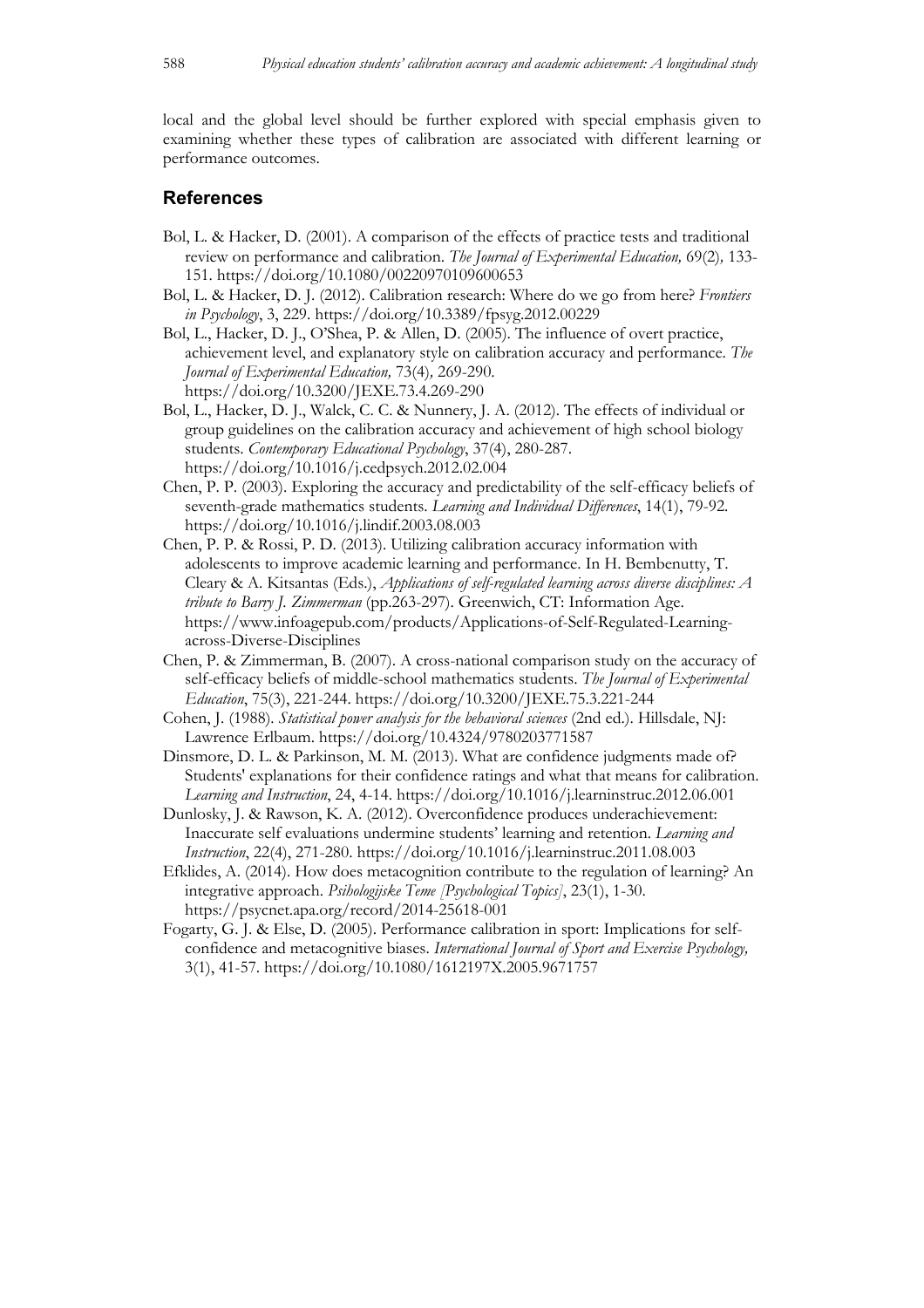- Follmer, D. J., Patchan, M. & Spitznogle, R. (2022). Supporting college learners' study time calibration: Relations to course achievement and self-regulated learning skills. *Journal of College Reading and Learning,* 52(2), 75-96. https://doi.org/10.1080/10790195.2022.2033646
- Gasser, M. & Tan, R. (2005). Performance estimates and confidence calibration for a perceptual-motor task. *North American Journal of Psychology*, 7(3)*,* 457-468. link.gale.com/apps/doc/A159922654/AONE?u=anon~54861d27&sid=googleSchola r&xid=513cff3c
- Gigerenzer, G., Hoffrage, U. & Kleinbölting, H. (1991). Probabilistic mental models: A Brunswikian theory of confidence. *Psychological Review*, 98(4)*,* 506-528. https://doi.org/10.1037/0033-295x.98.4.506
- Goudas, M., Kolovelonis, A. & Dermitzaki, I. (2013). Implementation of self-regulation interventions in physical education and sports contexts. In H. Bembenutty, T. Cleary & A. Kitsantas (Eds.), *Applications of self-regulated learning across diverse disciplines: A tribute to Barry J. Zimmerman* (pp. 383-415). Greenwich, CT: Information Age. https://www.infoagepub.com/products/Applications-of-Self-Regulated-Learningacross-Diverse-Disciplines
- Grabe, M. & Holfeld, B. (2014). Estimating the degree of failed understanding: A possible role for online technology. *Journal of Computer Assisted Learning,* 30(2)*,* 173-186. https://doi.org/10.1111/jcal.12038
- Griffin, T. D., Wiley, J. & Salas, C. R. (2013). Supporting effective self-regulated learning: The critical role of monitoring. In R. Azevedo & V. Aleven (Eds.), *International handbook of metacognition and learning technologies* (pp. 19-34). New York: Springer. https://doi.org/10.1007/978-1-4419-5546-3\_2
- Gutierrez de Blume, A. P. (2021). Calibrating calibration: A meta-analysis of learning strategy instruction interventions to improve metacognitive monitoring accuracy. *Journal of Educational Psychology*. Online first. https://doi.org/10.1037/edu0000674
- Gutierrez, A. P. & Schraw, G. (2015). Effects of strategy training and incentives on students' performance, confidence, and calibration. *The Journal of Experimental Education,* 83(3), 386-404. https://doi.org/10.1080/00220973.2014.907230
- Hacker, D. J., Bol, L. & Bahbahani, K. (2008). Explaining calibration accuracy in classroom contexts: The effects of incentives, reflection, and explanatory style. *Metacognition and Learning,* 3, 101-121. https://doi.org/10.1007/s11409-008-9021-5
- Hacker, D. J., Bol, L., Horgan, D. D. & Rakow, E. A. (2000). Test prediction and performance in a classroom context. *Journal of Educational Psychology*, 92(1), 160-170. https://doi.org/10.1037/0022-0663.92.1.160
- Hadwin, A. F. & Webster, E. A. (2013). Calibration in goal setting: Examining the nature of judgments of confidence. *Learning and Instruction*, 24, 37-47. https://doi.org/10.1016/j.learninstruc.2012.10.001
- Händel, M., de Bruin, A. B. H. & Dresel, M. (2020). Individual differences in local and global metacognitive judgments. *Metacognition and Learning*, 15, 51-75. https://doi.org/10.1007/s11409-020-09220-0
- Kitsantas, A. & Zimmerman, B. (2009). College students' homework and academic achievement: The mediating role of self-regulatory beliefs. *Metacognition and Learning*, 4, 97-110. https://doi.org/10.1007/s11409-008-9028-y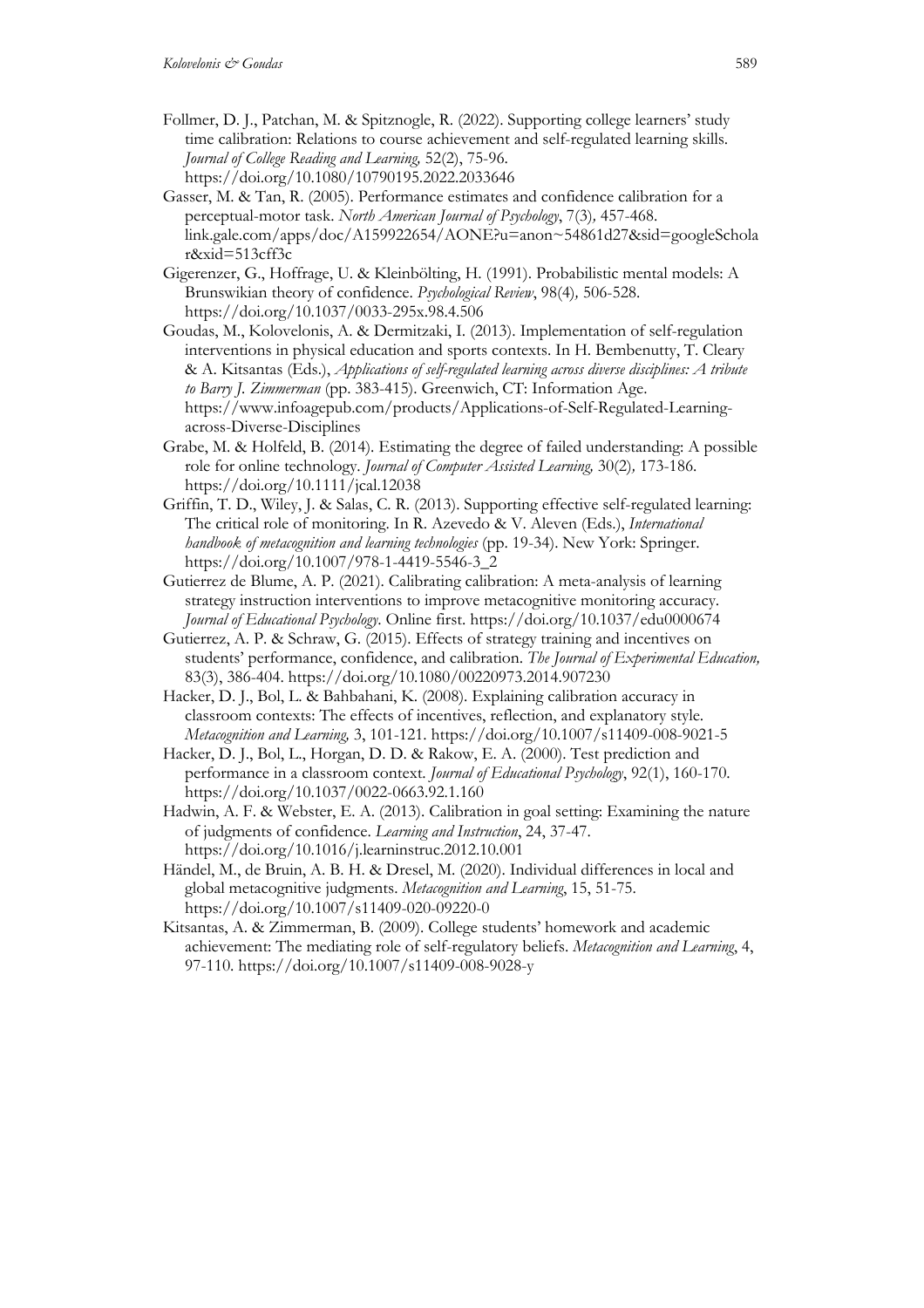- Kolovelonis, A. (2019a). Greek physical education students' calibration accuracy in sport and knowledge tasks – a comparison. *International Sports Studies,* 41(1), 16-28. https://doi.org/10.30819/iss.41-1.03
- Kolovelonis, A. (2019b). Relating students' participation in sport out of school and performance calibration in physical education. *Issues in Educational Research,* 29(3)*,* 774- 789. http://www.iier.org.au/iier29/kolovelonis.pdf
- Kolovelonis, A. & Dimitriou, E. (2018). Exploring performance calibration in relation to better or worse than average effect in physical education. *Europe's Journal of Psychology,*  14(3), 665-679. https://doi.org/10.5964/ejop.v14i3.1599
- Kolovelonis, A. & Goudas, M. (2012). Students' recording accuracy in the reciprocal and the self-check teaching styles in physical education. *Educational Research and Evaluation,*  18(8), 733-747. https://doi.org/10.1080/13803611.2012.724938
- Kolovelonis, A. & Goudas, M. (2018). The relation of physical self-perceptions of competence, goal orientation, and optimism with students' performance calibration in physical education. *Learning and Individual Differences,* 61, 77-86. https://doi.org/10.1016/j.lindif.2017.11.013
- Kolovelonis, A. & Goudas, M. (2019). Does performance calibration generalize across sport tasks? A multiexperiment study in physical education. *Journal of Sport and Exercise Psychology,* 41(6), 333-344. https://doi.org/10.1123/jsep.2018-0255
- Kolovelonis, A., Goudas, M. & Dermitzaki, I. (2012). Students' performance calibration in a basketball dibbling task in elementary physical education. *International Electronic Journal of Elementary Education,* 4(3)*,* 507-517.

https://www.iejee.com/index.php/IEJEE/article/view/193

- Kolovelonis, A., Goudas, M., Dermitzaki, I. & Kitsantas, A. (2013). Self-regulated learning and performance calibration among elementary physical education students. *European Journal of Psychology of Education,* 28*,* 685-701. https://doi.org/10.1007/s10212-012-0135-4
- Kolovelonis, A., Goudas, M. & Samara, E. (2022). The effects of a self-regulated learning teaching unit on students' performance calibration, goal attainment, and attributions in physical education. *The Journal of Experimental Education,* 90(1)*,* 112-129. https://doi.org/10.1080/00220973.2020.1724852
- Letkiewicz, J., Lim, H., Heckman, S., Bartholomae, S., Fox, J. J. & Montalto, C. P. (2014). The path to graduation: Factors predicting on-time graduation rates. *Journal of College Student Retention: Research, Theory & Practice*, 16(3), 351-371. https://doi.org/10.2190/CS.16.3.c
- McGraw, A. P., Mellers, B. A. & Ritov, I. (2004). The affective costs of overconfidence. *Journal of Behavioral Decision Making,* 17(4), 281-295. https://doi.org/10.1002/bdm.472
- Maki, R. H., Shields, M., Wheeler, A. E. & Zacchilli, T. L. (2005). Individual differences in absolute and relative metacomprehension accuracy. *Journal of Educational Psychology,* 97*,*  723-731. https://doi.org/10.1037/0022-0663.97.4.723
- Nietfeld, J. L., Cao, L. & Osborne, J. W. (2005). Metacognitive monitoring accuracy and student performance in the postsecondary classroom. *The Journal of Experimental Education,* 74(1), 7-28. https://www.jstor.org/stable/20157410
- Nietfeld, J. L., Cao, L., & Osborne, J. W. (2006). The effect of distributed monitoring exercises and feedback on performance, monitoring accuracy, and self-efficacy. *Metacognition and Learning,* 1*,* article 159. https://doi.org/10.1007/s10409-006-9595-6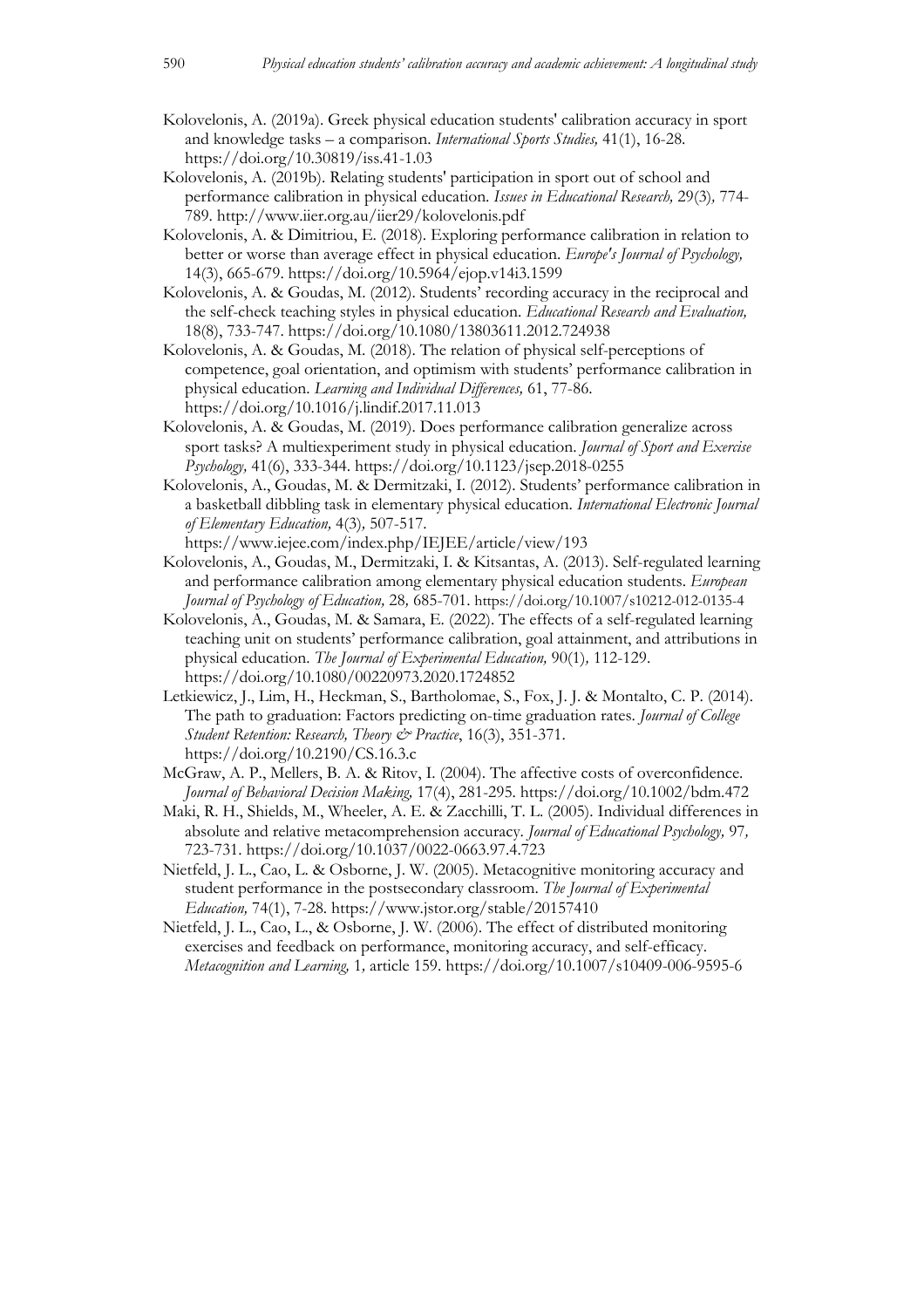- Ots, A. (2013). Third graders' performance predictions: calibration deflections and academic success. *European Journal of Psychology of Education*, 28, 223-237. https://doi.org/10.1007/s10212-012-0111-z
- O'Neill, L. D., Wallstedt, B., Eika, B. & Hartvigsen, J. (2011). Factors associated with dropout in medical education: A literature review. *Medical Education,* 45(5)*,* 440-454. https://doi.org/10.1111/j.1365-2923.2010.03898.x
- Osterhage, J. L., Usher, E. L., Douin, T. A. & Bailey, W. M. (2019). Opportunities for selfevaluation increase student calibration in an introductory biology course. *CBE-Life Sciences Education*, 18(2), ar16, 1-10. https://doi.org/10.1187/cbe.18-10-0202
- Pieschl, S. (2009). Metacognitive calibration an extended conceptualization and potential applications. *Metacognition and Learning,* 4, 3-31. https://doi.org/10.1007/s11409-008-9030-4
- Pintrich, P. R. (2000). The role of goal orientation in self-regulated learning. In M. Boekaerts, P. R. Pintrich & M. Zeidner (Eds.), *Self-regulation: Theory, research, and applications* (pp. 451-502). San Diego, CA: Academic Press. https://doi.org/10.1016/B978-012109890-2/50043-3
- Roelle, J., Schmidt, E. M., Buchau, A. & Berthold, K. (2017). Effects of informing learners about the dangers of making overconfident judgments of learning. *Journal of Educational Psychology,* 109(1)*,* 99-117. https://doi.org/10.1037/edu0000132
- Schraw, G. (2009). A conceptual analysis of five measures of metacognitive monitoring. *Metacognition and Learning,* 4*,* 33-45. https://doi.org/10.1007/s11409-008-9031-3
- Schunk, D. H. & Pajares, F. (2004). Self-efficacy in education revisited: Empirical and applied evidence. In D. M. McInerney & S. Van Etten (Eds.), *Big theories revisited, Vol. 4: Research on sociocultural influences on motivation and learning* (pp. 115-138). Greenwich, CT: Information Age. https://www.infoagepub.com/products/Big-Theories-Revisited
- Singer, L. M. & Alexander, P. A. (2017). Reading across mediums: Effects of reading digital and print texts on comprehension and calibration. *The Journal of Experimental Education*, 85(1), 155-172. https://doi.org/10.1080/00220973.2016.1143794
- Stankov, L. & Crawford, J. D. (1996). Confidence judgments in studies of individual differences. *Personality and Individual Differences*, 21(6)*,* 971-986. https://doi.org/10.1016/S0191-8869(96)00130-4
- Valdez, A. J. (2013). Student metacognitive monitoring: Predicting test achievement from judgment accuracy. *International Journal of Higher Education,* 2(2)*,* 141-146, https://doi.org/10.5430/ijhe.v2n2p141
- Young, A. & Fry, J. D. (2008). Metacognitive awareness and academic achievement in college students. *Journal of the Scholarship of Teaching and Learning*, 8(2), 1-10. https://files.eric.ed.gov/fulltext/EJ854832.pdf
- Yue, H. & Fu, X. (2017). Rethinking graduation and time to degree: A fresh perspective. *Research in Higher Education*, 58, 184-213. https://doi.org/10.1007/s11162-016-9420-4
- Zimmerman, B. (2000). Attaining self-regulation: A social-cognitive perspective. In M. Boekaerts, P. R. Pintrich & M. Zeidner (Eds.), *Handbook of self-regulation* (pp. 13-39). San Diego, CA: Academic Press. https://doi.org/10.1016/B978-012109890-2/50031-7
- Zimmerman, B., Moylan, A., Hudesman, J., White, N. & Flugman, B. (2011). Enhancing self-reflection and mathematics achievement of at-risk urban technical college students. *Psychological Test and Assessment Modeling*, 53(1), 108-127. http://mathedseminar.pbworks.com/w/file/fetch/94722140/enhancing\_self\_reflecti on.pdf